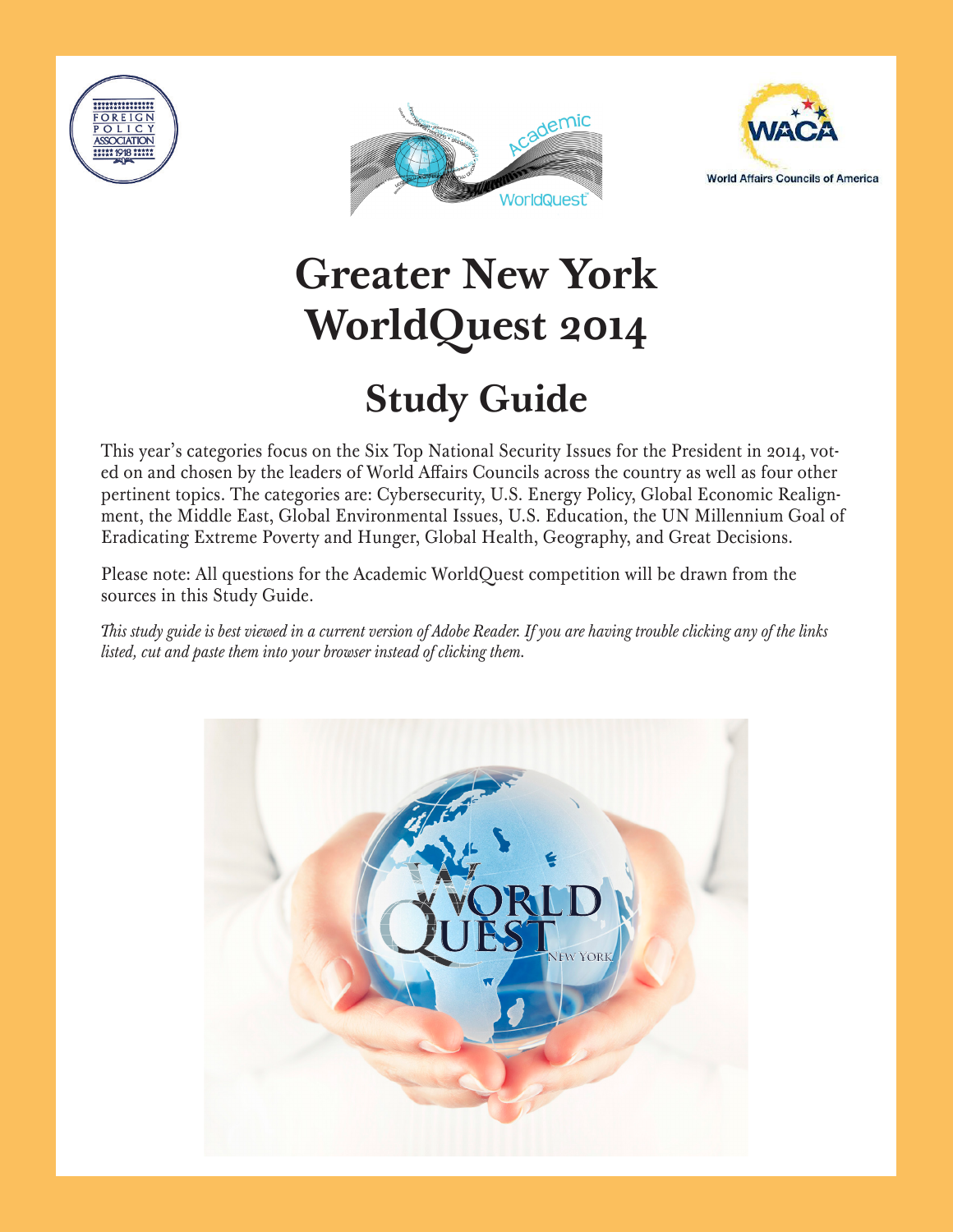# Greater New York WorldQuest 2013-2014 Study Guide

# **Cybersecurity**

One of the Six Top National Security Issues for the President in 2014, as voted on by leaders of World Affairs Councils across the country, this category focuses on the challenges of governing cyberspace.

Technology is constantly advancing at a rapid pace, and society is becoming increasingly dependent on it for socioeconomic, political, and communications needs. However, legislating a network without borders poses great challenges for the international community.

## **Department of Homeland Security**

•Read each of the articles listed under "Cybersecurity"

http://www.dhs.gov/topic/cybersecurity

# **Center for Strategic and International Studies**

•Read "The Economic Impact of Cybercrime and Cyber Espionage"

http://csis.org/files/publication/60396rpt\_cybercrime-cost\_0713\_ph4\_0.pdf

•Read incidents starting with 2012 in "Significant Cyber Incidents Since 2006"

http://csis.org/files/publication/130514\_Significant\_Cyber\_Incidents\_Since\_2006\_0.pdf

# **Council on Foreign Relations**

• Read the Expert Brief "Cybersecurity and Internet Governance"

http://www.cfr.org/cybersecurity/cybersecurity-internet-governance/p30621

• Read the Backgrounder "Confronting the Cyber Threat"

http://www.cfr.org/technology-and-foreign-policy/confronting-cyber-threat/p15577

•Read pages 1-25 of the Independent Task Force Report, "Defending an Open, Global, Secure and Resilient Internet" http://www.cfr.org/cybersecurity/defending-open-global-secure-resilientinternet/p30836?co=C007301

# **OECD**

Read pgs. 9-21 of "Cybersecurity Policy Making at a Turning Point"

http://www.oecd.org/sti/ieconomy/cybersecurity%20policy%20making.pdf

The New York Times

Read "Obama Order Sped Up Wave of Cyberattacks Against Iran"

http://www.nytimes.com/2012/06/01/world/middleeast/obama-ordered-wave-of-cyberattacks-against-iran.html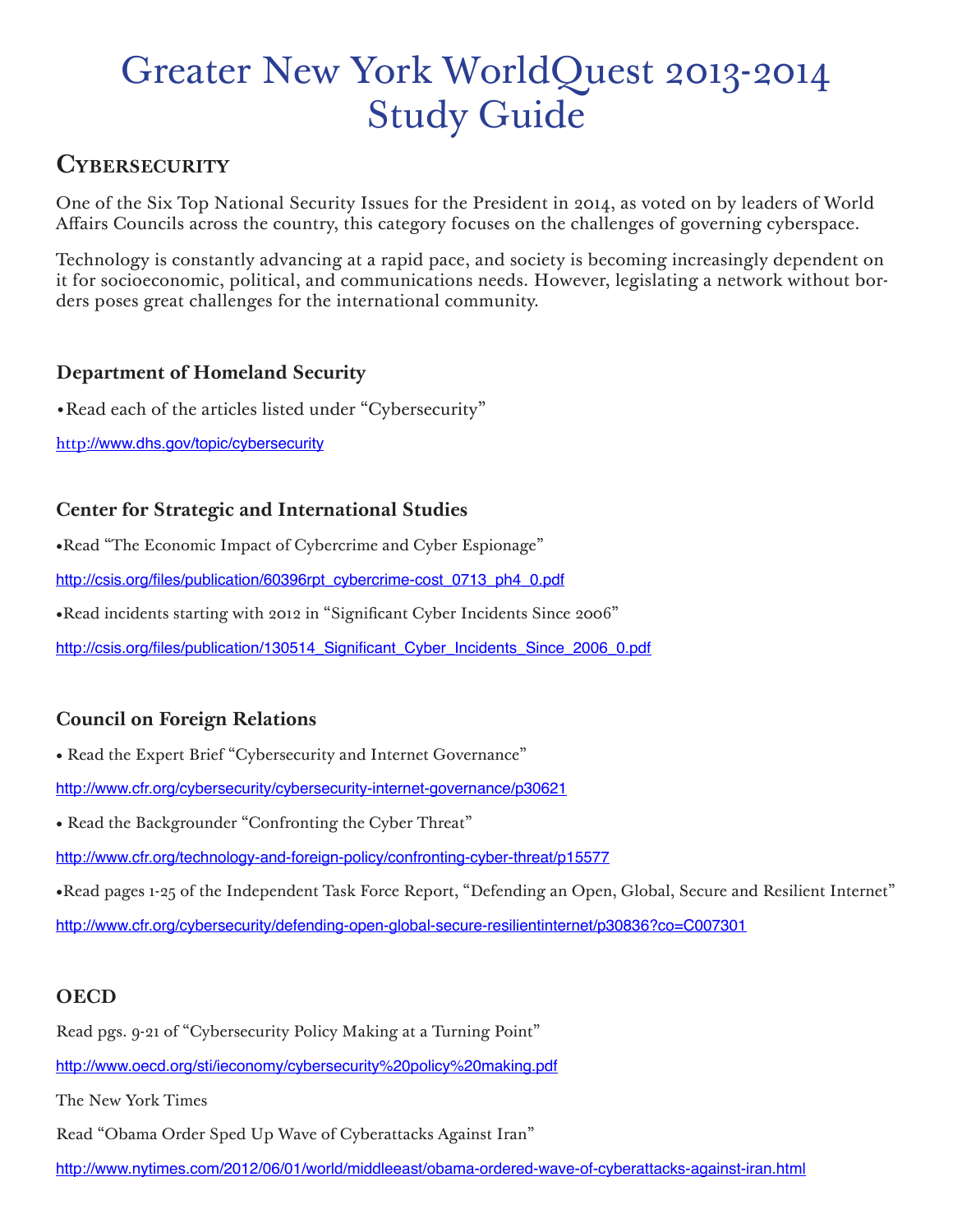Read "How a Secret Cyberwar Program Worked"

http://www.nytimes.com/interactive/2012/06/01/world/middleeast/how-a-secret-cyberwar-program-worked. html?ref=computersecurity

# **U.S. Energy Policy**

One of the Six Top National Security Issues for the President in 2013, as voted on by leaders of World Affairs Councils across the country, this category will address the abilities of the United States to achieve its goal of energy independence, and what that may or may not mean for its future.

#### **US Energy Information Agency**

• Read all tabs plus "Energy Explained"

http://www.eia.gov/energyexplained/index.cfm?page=renewable\_home

#### **Foreign Policy**

• Read "Energy Independence: A Short History"

http://www.foreignpolicy.com/articles/2012/01/03/energy\_independence\_a\_short\_history?page=0,0

#### **Senate Committee on Energy and Natural Resources**

• Read the testimony of the Honorable Adam Sieminski of the Energy Information Administration

http://www.energy.senate.gov/public/index.cfm/hearings-and-business-meetings?ID=dc9017cc-beaa-4ea6-a7dd-9ec1f3102d27

#### **United States Senate**

• Read pg 1-29 of "Energy 2020"

http://www.energy.senate.gov/public/index.cfm/files/serve?File\_id=099962a5-b523-4551-b979-c5bac6d45698

#### **PBS Frontline**

• Watch "Nuclear Aftershocks"

http://www.pbs.org/wgbh/pages/frontline/nuclear-aftershocks/

# **Global Environmental Issues**

One of the Six Top National Security Issues for the President in 2013, as voted on by leaders of World Affairs Councils across the country, this section will address the issues facing our environment and how we can address them now in order to protect our habitat for future generations.

#### **United Nations**

•Read about the UN's environment work under the "Environment Overview"

http://www.un.org/en/globalissues/environment/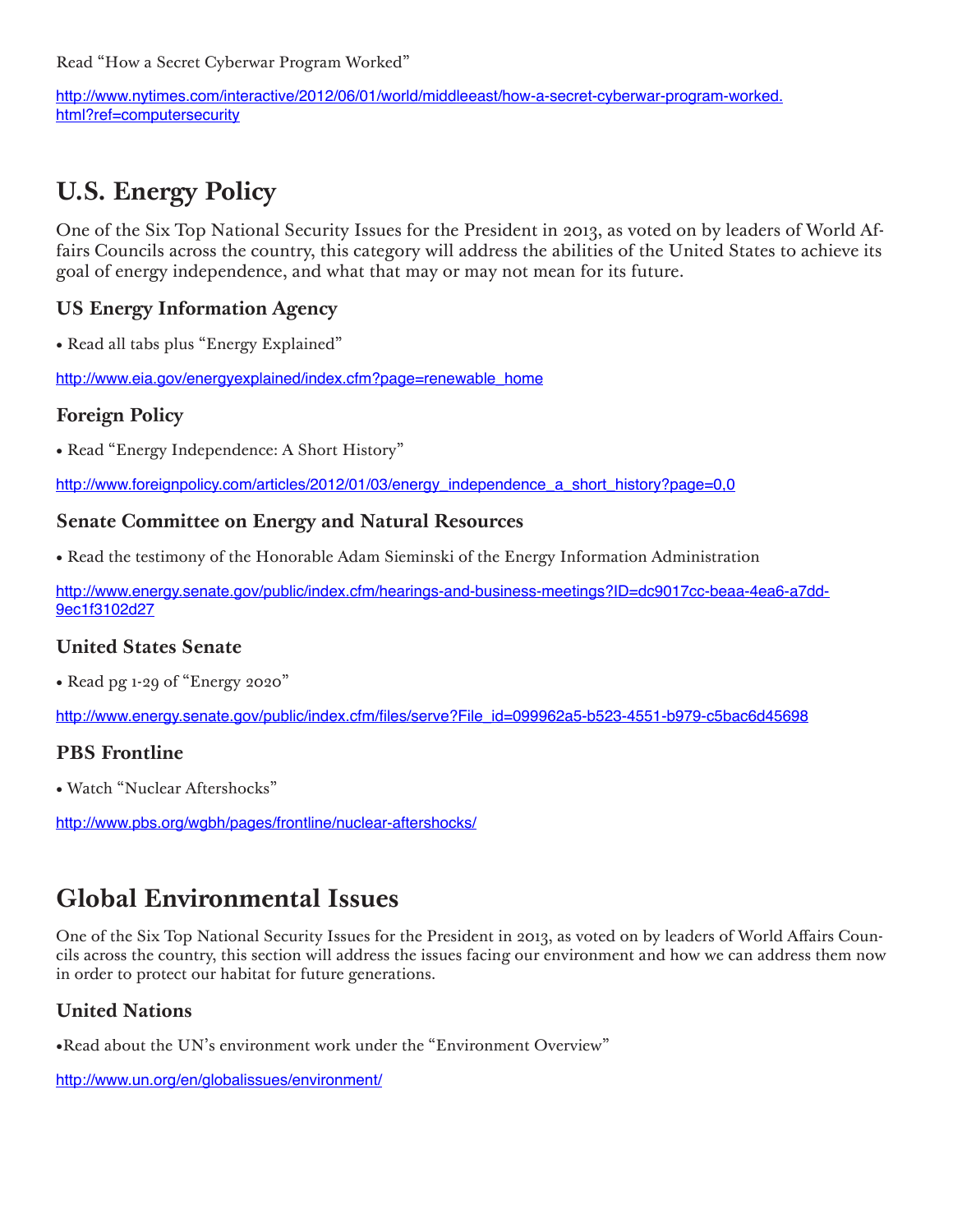# **OECD**

•Read "Green growth: what it is and why we need it"

http://www.oecd.org/development/environment-development/Putting%20Green%20Growth%20at%20 the%20Heart%20of%20Development\_Summary%20For%20Policymakers.pdf

#### **United Nations Development Programme**

•Read the update on Goal 7: Ensure Environmental Sustainability

http://www.un.org/millenniumgoals/environ.shtml

#### **Environmental Protection Agency**

• Read "Causes of Climate Change"

http://www.epa.gov/climatechange/science/causes.html

#### **Pew Research Global Attitudes Project**

• Read Chapter 8: Environmental Issues

http://www.pewglobal.org/2010/06/17/chapter-8-environmental-issues-2/

#### **Whitehouse**

• Read the "Our Environment" Overview

http://www.whitehouse.gov/energy/our-environment

#### **Scientific American**

• Read "A Republican Secretary of State Urges Action on Climate Change"

http://www.scientificamerican.com/article.cfm?id=questions-and-answers-with-george-shultz-on-climate-change-andenergy

• Read "Global Water Shortages Grow Worse but Nations Have Few Answers"

http://blogs.scientificamerican.com/observations/2013/08/01/global-water-shortages/

#### **Smithsonian**

• Read "Climate Change Could Increase Armed Conflicts By 50 Percent Worldwide"

http://blogs.smithsonianmag.com/science/2013/08/climate-change-could-increase-armed-conflicts-by-50-percent-worldwide/

#### **NBC Learn**

• Watch "Coral Reefs" and "Melting Mountain Glaciers"

http://www.nbclearn.com/portal/site/learn/changing-planet

# **Global Economic Realignment**

One of the Six Top National Security Issues for the President in 2013, as voted on by leaders of World Affairs Councils across the country, this category will explore the shifting economic global power structure in which rising economic powers are disrupting the traditional worldwide economic distribution.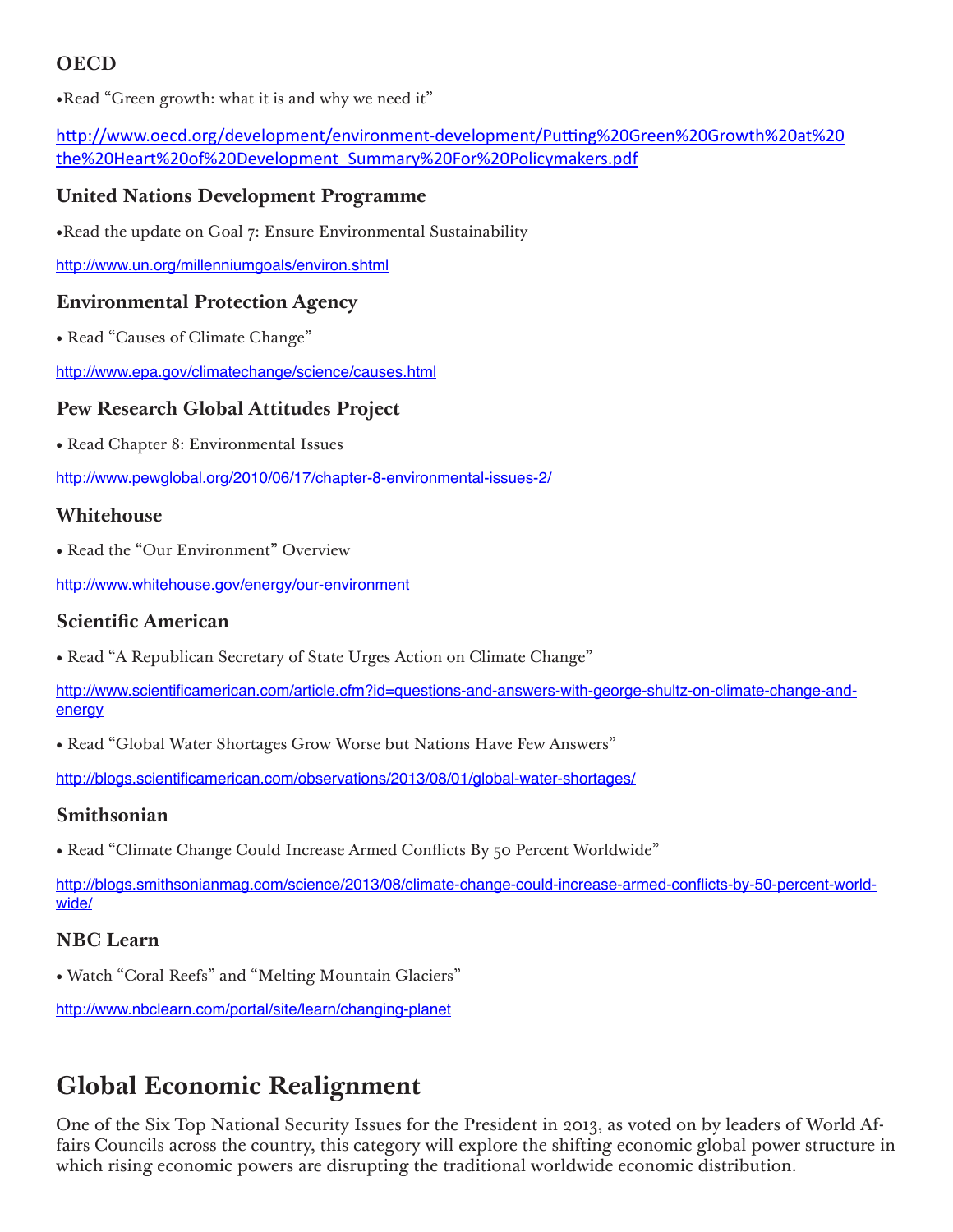## **World Economic Forum**

• Read Pages the narrative about the Top Ten ranked nations in pages 11-22 "Global Competitiveness Report 2012-2013"

http://www3.weforum.org/docs/WEF\_GlobalCompetitivenessReport\_2012-13.pdf

# **World Bank Group**

• Read Chapter 1: The Global Development Context

https://openknowledge.worldbank.org/bitstream/handle/10986/13120/763830v10PUB0E0301300PUBDATE0402013. pdf?sequence=4

### **McKinsey & Company**

• Read the Executive Summary of "Trading myths: Addressing misconceptions about trade, jobs, and competitiveness"

http://www.mckinsey.com/insights/economic\_studies/six\_myths\_about\_trade

## **German Marshall Fund of the U.S.**

• Read "Challenges of a Multipolar World: The United States, India, and the European Union in the Asia-Pacific"

http://www.gmfus.org/wp-content/blogs.dir/1/files\_mf/1373399230Mukherjee\_ODonnell\_ChallengesMultipolarWorld\_ Jul13.pdf

## **Council on Foreign Relations**

•Read the Backgrounder "Germany's Central Bank and the Eurozone"

http://www.cfr.org/world/germanys-central-bank-eurozone/p29934

#### **The Atlantic**

• Read "Beating History: Why Today's Rising Powers Can't Copy the West"

http://www.theatlantic.com/international/archive/2012/02/beating-history-why-todays-rising-powers-cant-copy-thewest/253144/

• Read "Africa's Amazing Rise and What it Can Teach the World"

http://www.theatlantic.com/international/archive/2012/02/africas-amazing-rise-and-what-it-can-teach-the-world/253587/

• The Two Indias: Astounding Poverty in the Backyard of Amazing Growth

http://www.theatlantic.com/international/archive/2012/02/the-two-indias-astounding-poverty-in-the-backyard-of-amazinggrowth/253340/

#### **NBC Learn**

• Watch "3-D Printing"

http://www.nbclearn.com/innovation

# **Middle East**

One of the Six Top National Security Issues for the President in 2013, as voted on by leaders of World Affairs Councils across the country, this category will provide an overview of the strategically significant region with special regard to recent and ongoing events.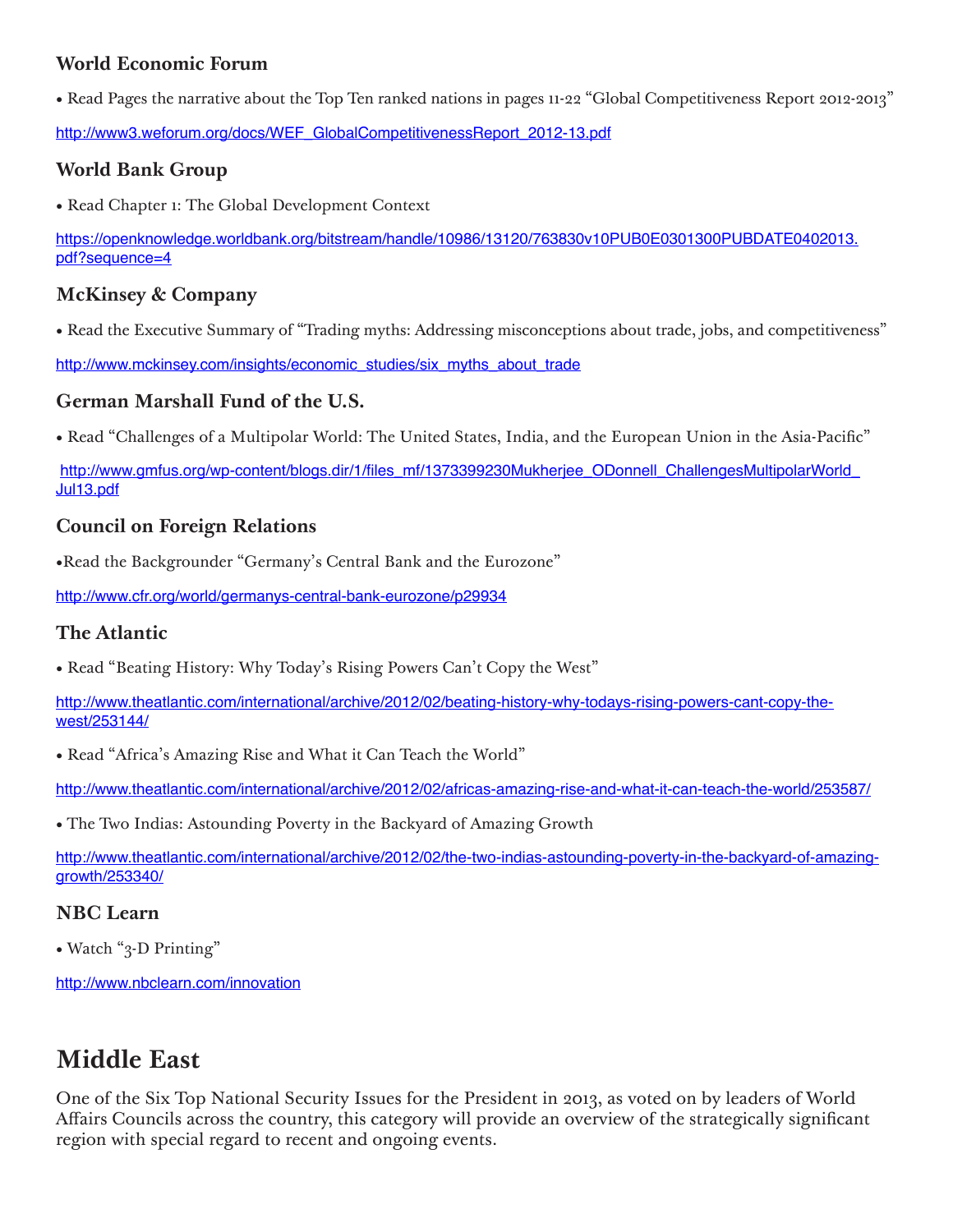# **The Central Intelligence Agency World Factbook**

•Read the Introduction for each of the following countries: Egypt, Gaza Strip, Iran, Iraq, Israel, Jordan, Libya, Saudi Arabia, Syria, Lebanon

https://www.cia.gov/library/publications/the-world-factbook/

#### **Council on Foreign Relations**

•Middle East Matters' Ten Most Significant Developments of 2012"

http://blogs.cfr.org/danin/2012/12/20/middle-east-matters-ten-most-significant-developments-of-2012/

• Read the Backgrounder "The Arab League"

http://www.cfr.org/middle-east-and-north-africa/arab-league/p25967

• Read the Backgrounder "Hamas"

http://www.cfr.org/israel/hamas/p8968

#### **Center for Strategic & International Studies**

http://www.mckinsey.com/insights/economic\_studies/six\_myths\_about\_trade

•Read "Middle East Notes: The Age of Proxy Wars"

http://csis.org/files/publication/0513\_MENC.pdf

•Read the Executive Summary of "Changing U.S. Strategy: The Search for Stability and the Non-War Against Non Terrorism" by Anthony Cordesman

http://csis.org/files/publication/130917\_Cordesman\_ChangingUSSecurityStrategy\_Web.pdf

#### **The Story of Mathematics**

•Read "Egyptian Mathematics"

http://www.storyofmathematics.com/egyptian.html

•Read "Islamic Mathematics"

http://www.storyofmathematics.com/islamic.html

# **U.S. Education**

One of the Six Top National Security Issues for the President in 2013, as voted on by leaders of World Affairs Councils across the country, this category explores the US's educational standing in the world as well as policies it has taken to improve its rank and their effects (or lack thereof).

#### **Brookings Institution**

•Read Part I of 2013 Brown Center Report on American Education "The Latest TIMSS and PIRLS Scores "How Well Are American Students Learning?"

http://www.brookings.edu/research/reports/2013/03/18-timss-pirls-scores-loveless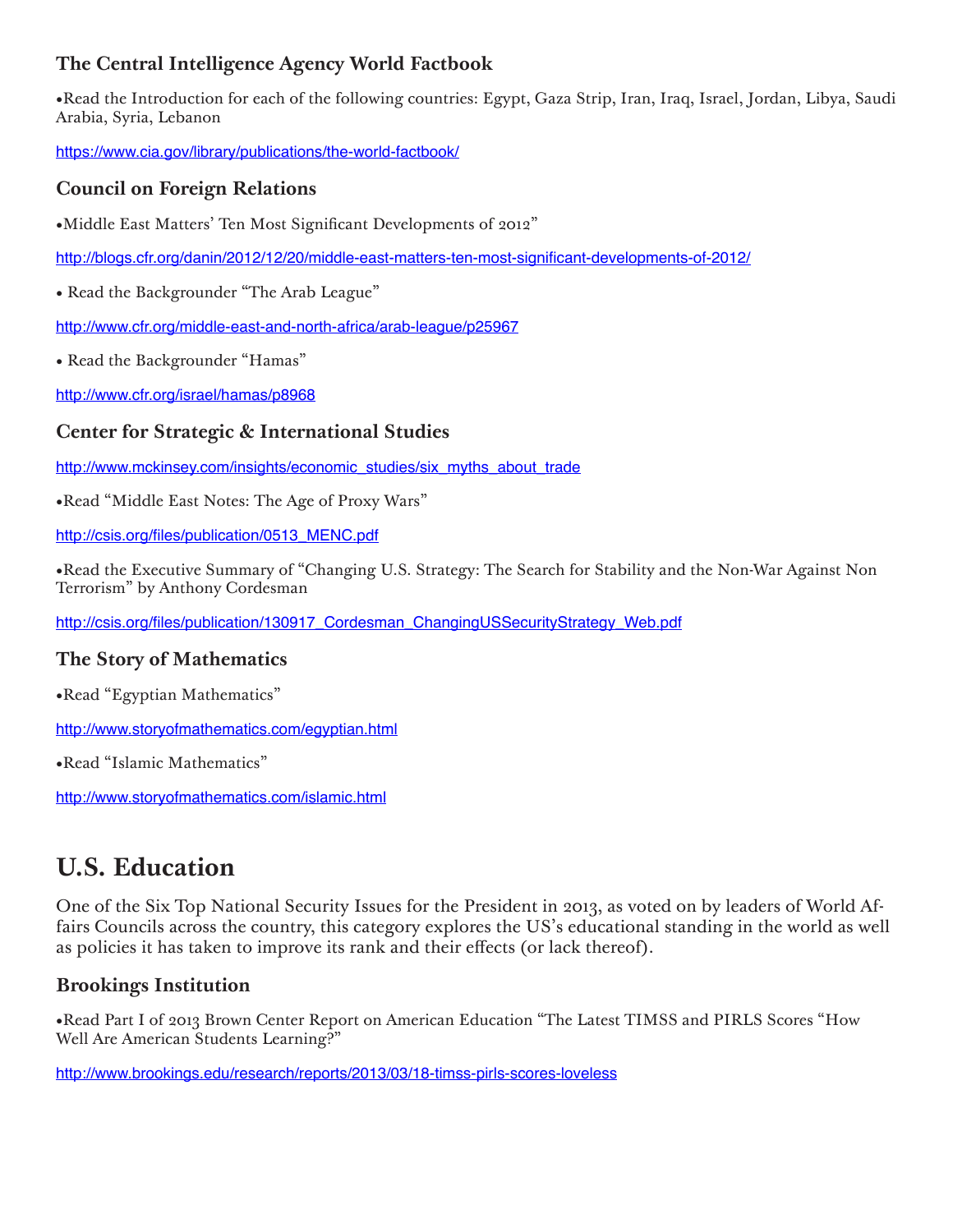# **Council on Foreign Relations**

•Read the Summary of "U.S. Education Reform and National Security"

http://www.cfr.org/united-states/us-education-reform-national-security/p27618

# **NGA**

•"Building a STEM Agenda" Executive Summary and Chapter 3

http://www.nga.org/files/live/sites/NGA/files/pdf/1112STEMGUIDE.PDF

# **OECD**

Pgs 18-20 and 42-49

http://www.oecd.org/pisa/46623978.pdf

## **The White House**

•Reforming No Child Left Behind

http://www.whitehouse.gov/issues/education/k-12/reforming-no-child-left-behind

# **UN Millennium Goal 1: Eradicate Extreme Poverty and Hunger**

Each year until 2015, AWQ will feature one United Nations Development Goal. This year's topic will address the United Nations Development Goal #7: Ensure Environmental Sustainability. Understanding and promoting environmentally sustainable practices will help preserve the planet and improve human well-being.

# **United Nations**

•Read "Goal 1 and Targets"

http://www.un.org/millenniumgoals/poverty.shtml

•Read The Millennium Development Goals, 2013 Progress Chart for Goal 1

http://www.un.org/millenniumgoals/pdf/report-2013/2013\_progress\_english.pdf

•Read pages 6-13 of "MDG Goals Report 2013"

http://www.un.org/millenniumgoals/pdf/report-2013/mdg-report-2013-english.pdf

•Read "The Guiding Principles on Extreme Poverty and Human Rights"

http://www.ohchr.org/EN/Issues/Poverty/Pages/DGPIntroduction.aspx

# **World Bank**

•Read "The World Bank and Goal 1"

http://www.worldbank.org/mdgs/poverty\_hunger.html

# **Brookings Institution**

•Read "The Final Countdown: Prospects for Ending Extreme Poverty by 2030"

http://www.brookings.edu/~/media/Research/Files/Reports/2013/04/ending%20extreme%20poverty%20chandy/The\_Final\_Countdown.pdf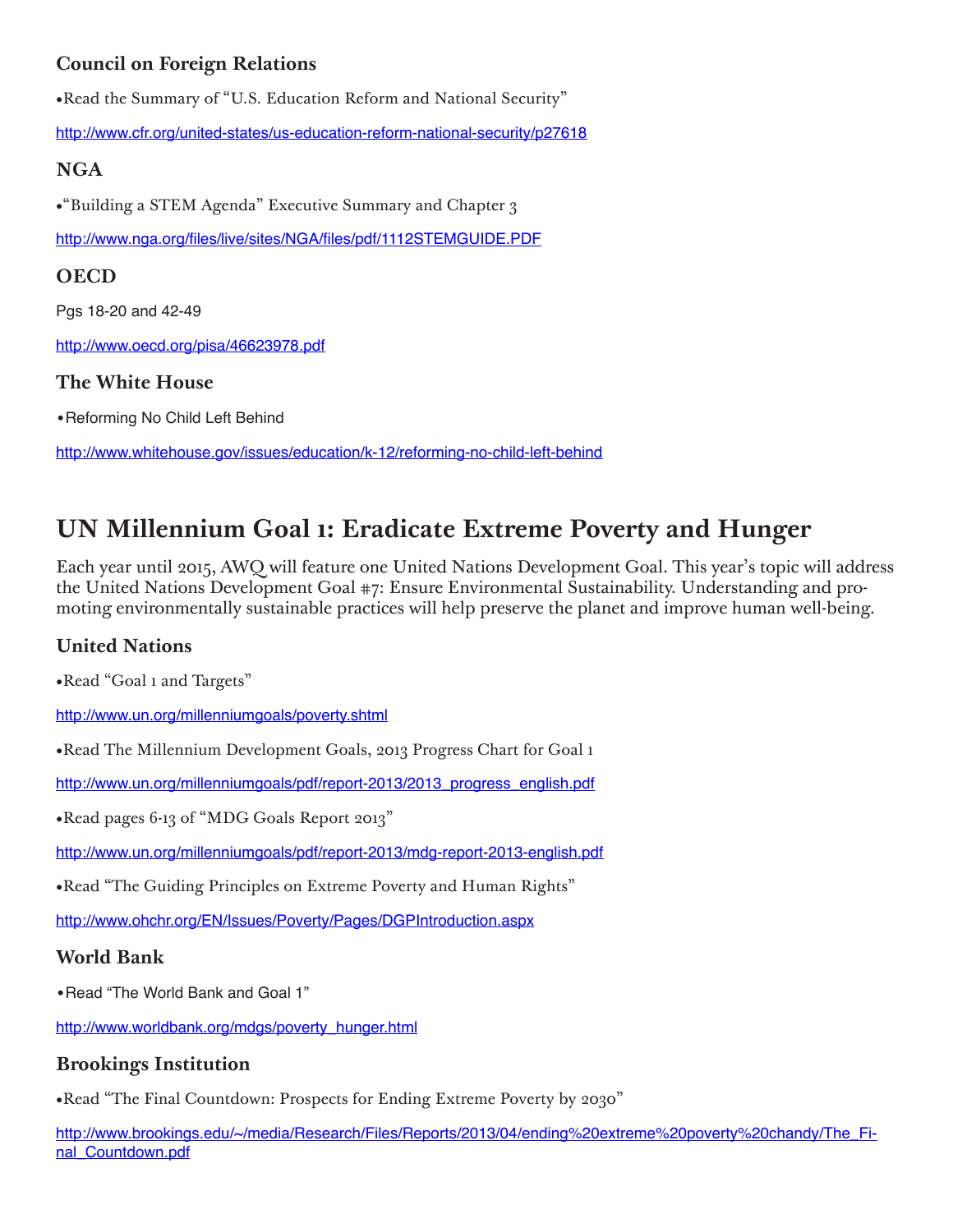# **Global Health**

The health of the world's economy depends on the health of its people. This category will address the major sources of health insecurity including: pandemic diseases, preventable diseases, malnutrition, and poor sanitation.

## **United Nations**

•Read about the UN's Global Health work under the "Health Overview"

http://www.un.org/en/globalissues/health/

•UN Report of the Secretary General: Prevention and control of non-communicable diseases

http://www.un.org/ga/search/view\_doc.asp?symbol=A/66/83&referer=/english/&Lang=E

#### **World Health Organization**

•Read Pages 13-18 of World Health Statistics 2013

#### http://www.who.int/whr/en/

•Read the Executive Summary of the 2013 World Health Report

http://www.who.int/whr/en/

#### **United States Department of Health and Human Services**

•Click on each of the Communicable Diseases listed

http://www.globalhealth.gov/global-health-topics/communicable-diseases/index.html

#### **Kaiser Family Foundation**

•Read Pages 1-22 of U.S. Global Health Policy

http://kaiserfamilyfoundation.files.wordpress.com/2013/02/8408.pdf

#### **TedEd**

•Watch "How Pandemics Spread"

http://ed.ted.com/lessons/how-pandemics-spread

# **Geography**

Knowledge of world political geography as well as trends in human movement and populations is essential to understanding international relations. This topic will therefore test basic global geography as well as human geography.

# **National Geographic**

•Familiarize yourself with the Geopolitical map of each region listed

http://www.un.org/millenniumgoals/pdf/report-2013/mdg-report-2013-english.pdf

http://maps.nationalgeographic.com/maps/atlas

•Familiarize yourself with the Faith and Conflict in the Middle East Map.

http://maps.nationalgeographic.com/maps/print-collection/middle-east-faith-conflict.html